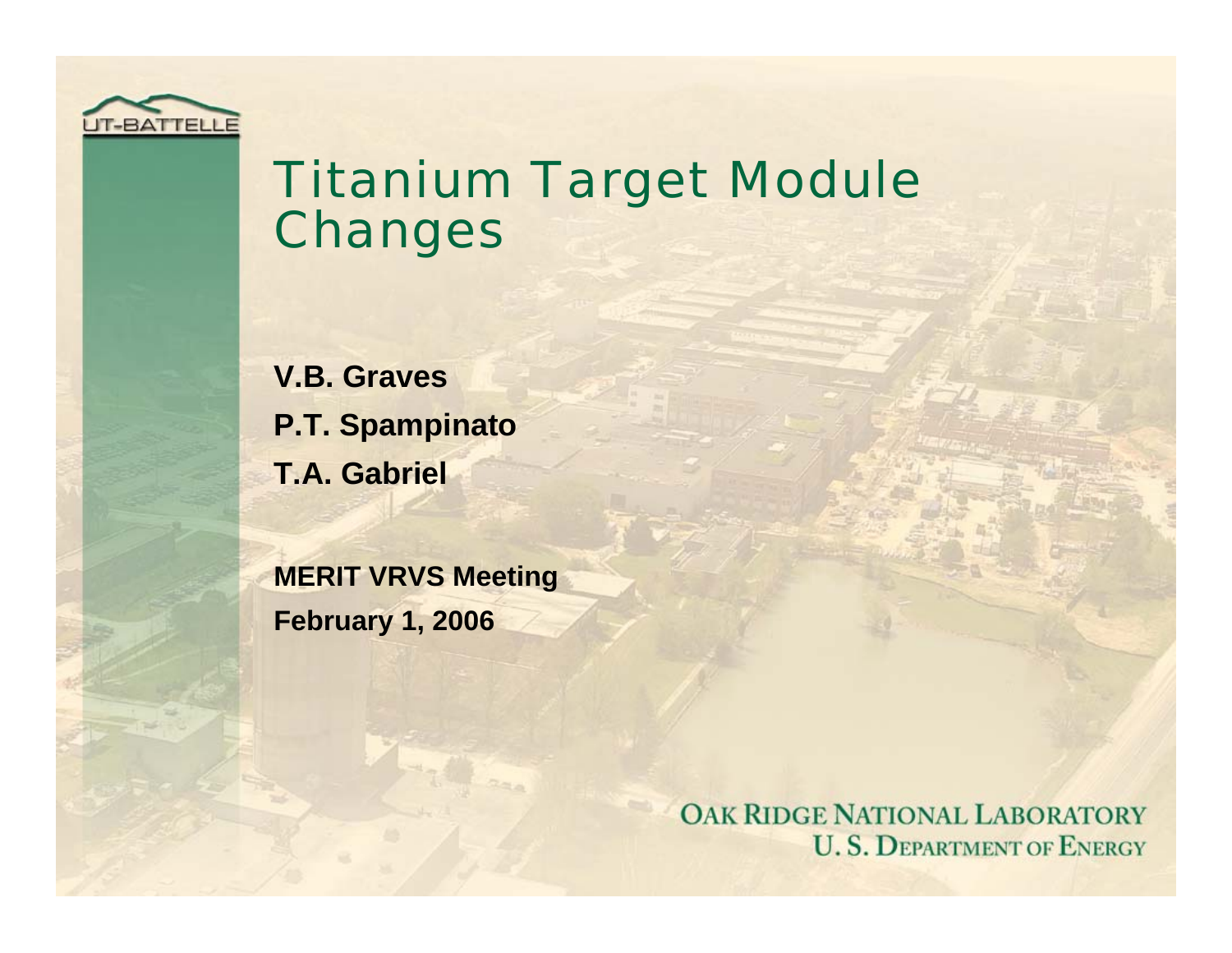#### Current Nozzle Layout



- **Start Z=-450mm**
- **Angle 22mrad** − **Interaction length becomes 45cm**
- **Elevation 12.4mm above beam**
- **Reducer length 50mm**
- **No upward vertical scanning**



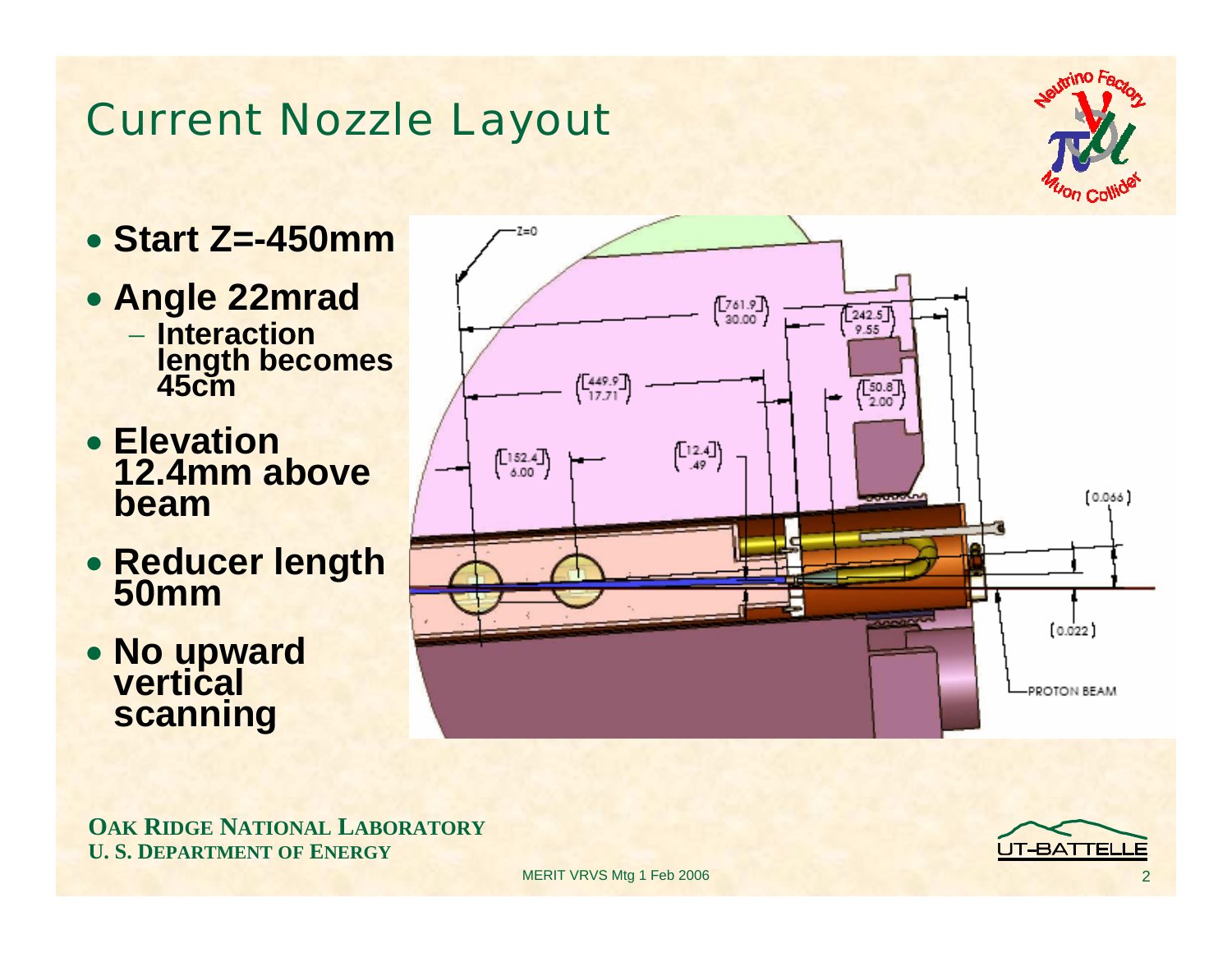

**OAK RIDGE NATIONAL LABORATORY U. S. DEPARTMENT OF ENERGY**

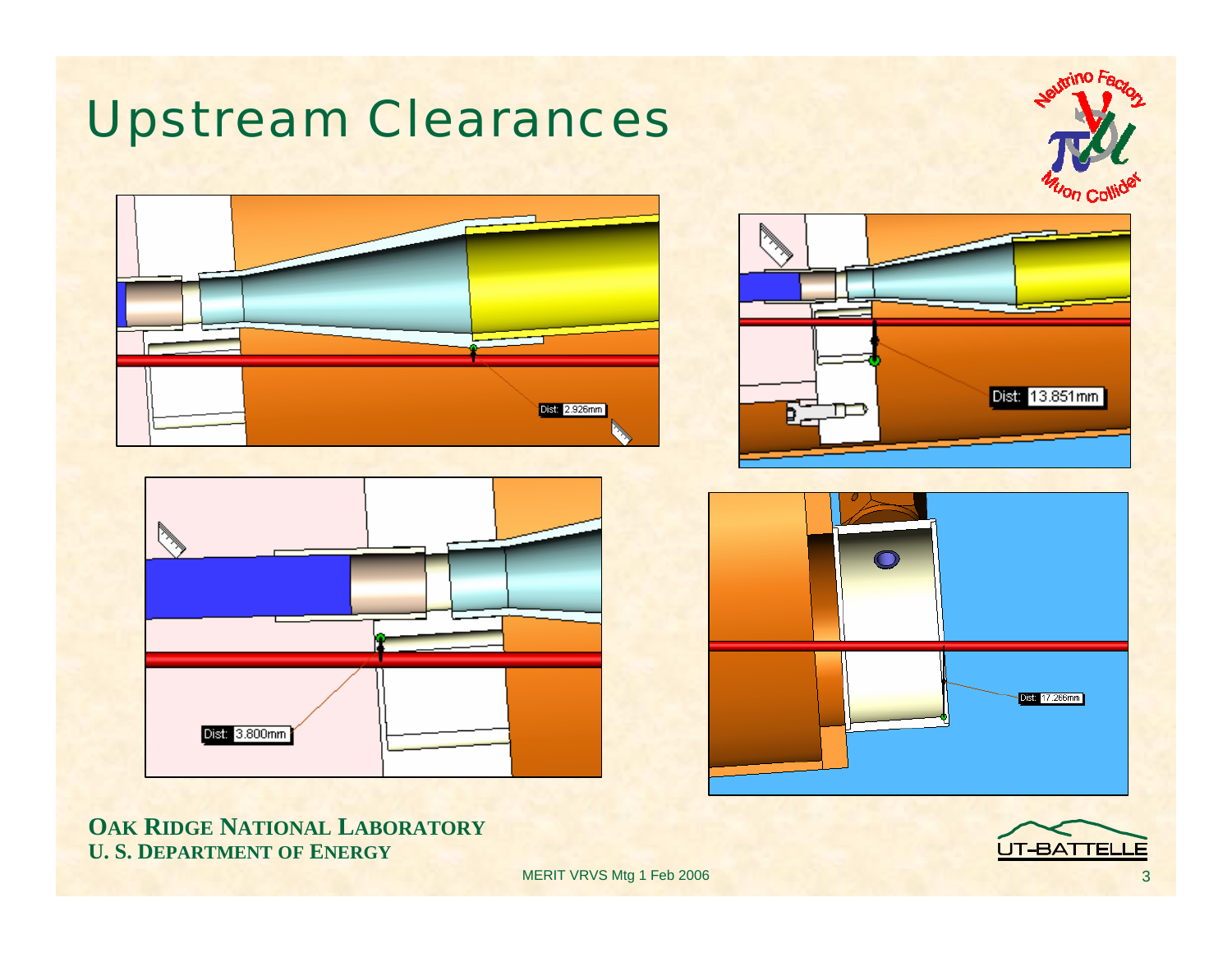### Downstream Clearances

- **Beam clearance not an issue, can accommodate complete vertical scan**
- **Jet will probably contact sloped plate**



**OAK RIDGE NATIONAL LABORATORY U. S. DEPARTMENT OF ENERGY**

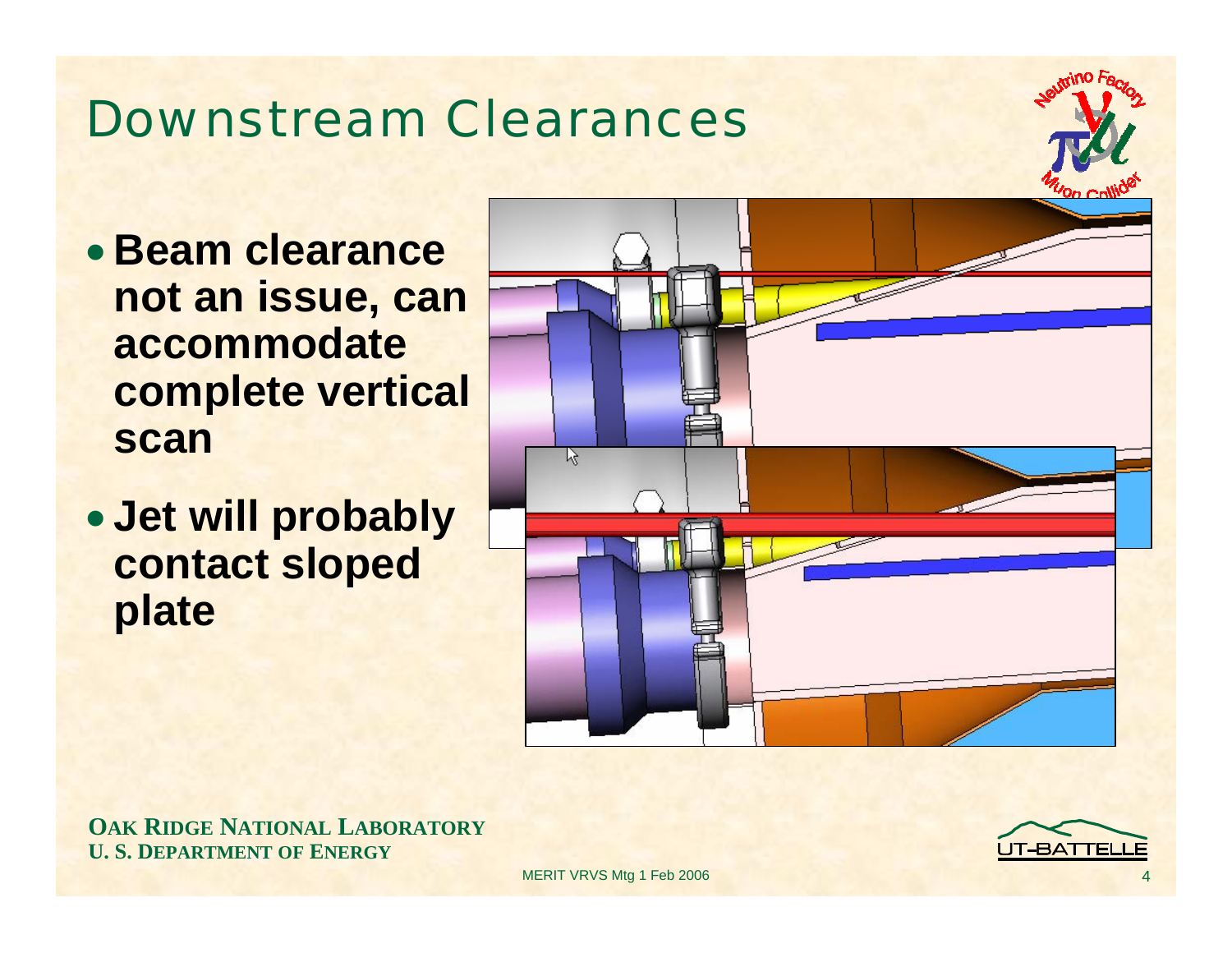## Scanning Clearances

- **Full side scanning can be accommodated at all beam windows**
- **Vertical scanning limited to downward direction**
- **Installation angle extremely important!**





**OAK RIDGE NATIONAL LABORATORY U. S. DEPARTMENT OF ENERGY**

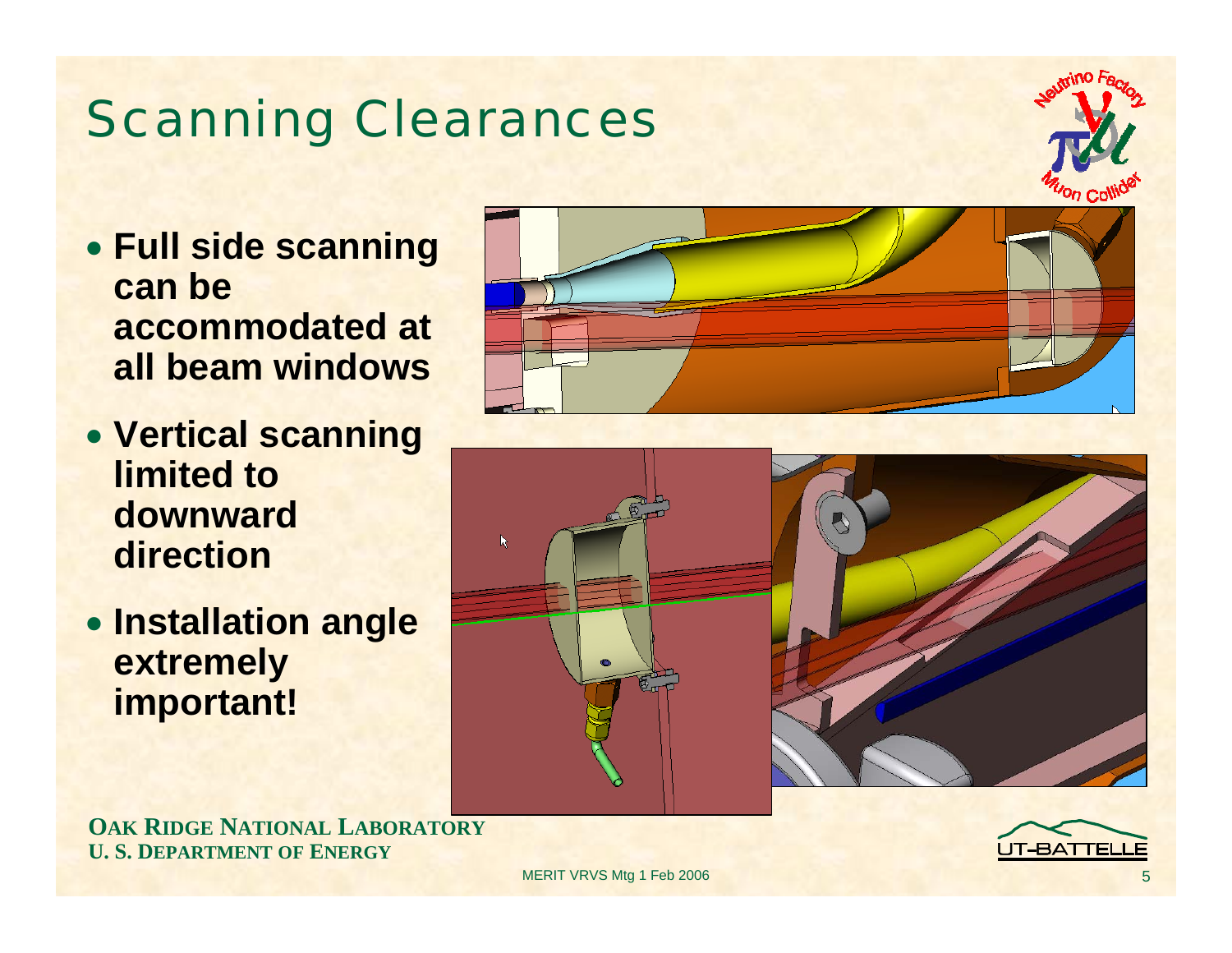## New Primary Containment

 $(V)$ 

- **Simpler fabrication**
	- − **Flat sides and bottom, tapered top**
	- −**Components interacting with beam Ti6Al4V, others Grade 2 Ti (assumed to be cheaper)**
- **Upstream end unchanged**
	- − **Replaceable nozzle assembly**
- **Taper angle ~13°**
	- − **Beam window interaction length 9mm**
- **Sanitary flanges, tubing, reducer also Titanium**

**OAK RIDGE NATIONAL LABORATORY U. S. DEPARTMENT OF ENERGY**